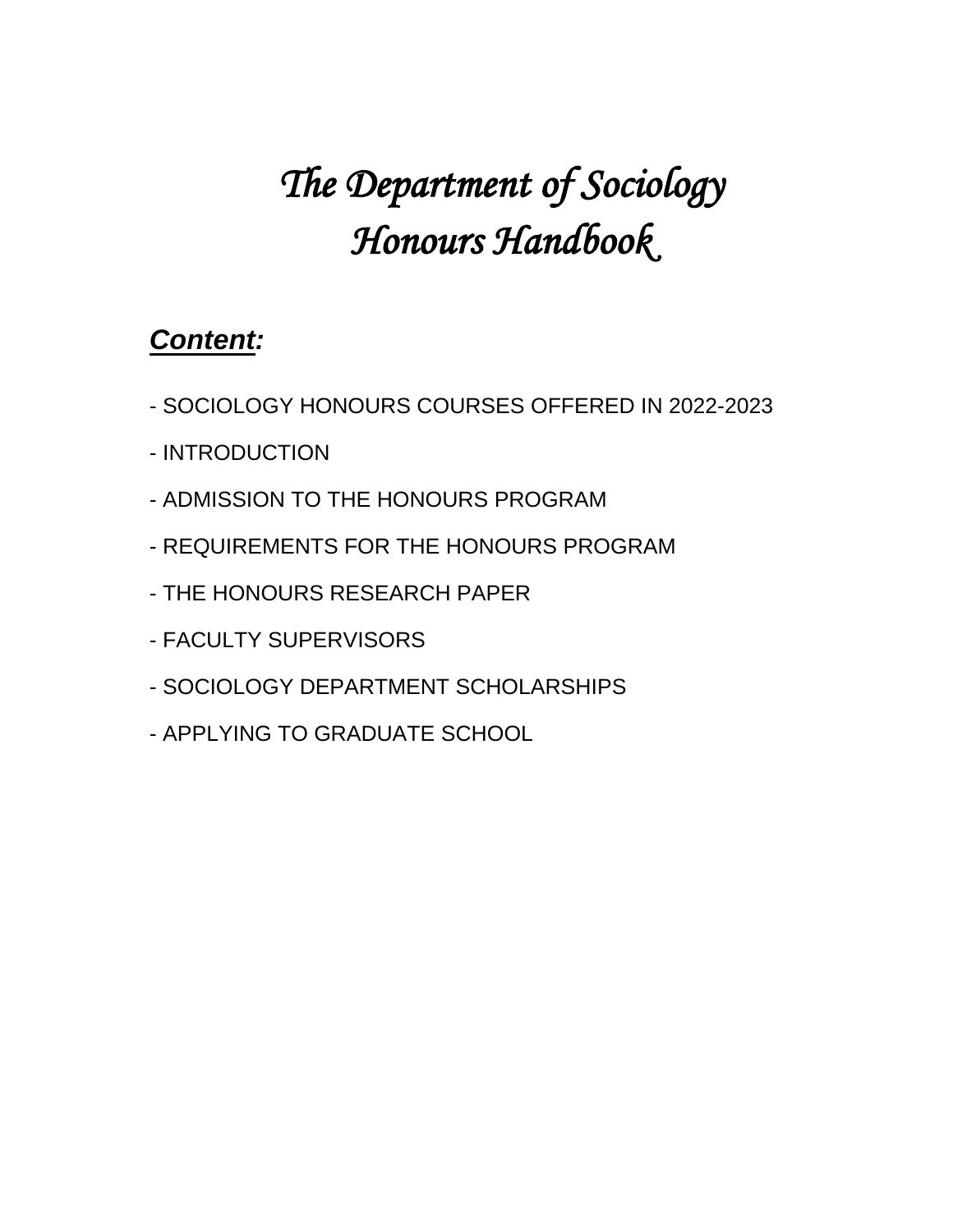#### **SOCIOLOGY HONOURS COURSES OFFERED IN 2022-2023**

**SOC-4116(3) SEMINAR IN QUANTITATIVE RESEARCH METHODS (S3)** This course is an advanced study of the techniques and methodology of quantitative sociological analysis. This will include in-depth discussion of methodological questions plus theoretical and practical experience with research design, data collection, statistical data processing and interpretation. The emphasis will be placed on computer-based data analysis techniques. A major research project is to be completed. PREREQUISITES: SOC-2125(3) and SOC-2126(3), or the former SOC-2106(6). This course will be offered in the Fall term on Wednesday: 9:30 a.m. to 12:20 p.m.

#### **SOC-4201(3) SELECTED TOPICS I: RELIGION AND SPIRITUALITY (S3)** This

advanced course examines topics and themes in the Sociology of Religion and Spirituality. The course will examine the problem of evil, conceptions of the afterlife, crime and demonological theory, and transdisciplinary studies on life after death. This course will be offered in the Fall term on Tuesday & Thursday: 11:30 a.m. to 12:45 p.m.

#### **SOC-4405(6) HONOURS RESEARCH PAPER**

At the end of their fourth year, Honours students are required to present an Honours paper. This course provides fourth year students with an opportunity to prepare that paper. Each student will select an area of special interest and will work under the guidance of a supervisor throughout the year. **Required of all Honours students.**

**SOC-4409(3) – SEMINAR IN THE SOCIOLOGY OF SCIENCE, MEDICINE, AND** 

**TECHNOLOGY** This course examines major theoretical developments and trends in the interrelated areas of science, medicine and technology. Topics include the political economy of medicine, social history of medicine, bioethics and biopolitics, the pharmaceutical industry, medical imaging and graphics technologies, genetic engineering, the social studies of science and technology, and the sociology of scientific knowledge. PREREQUISITE: SOC-1100(3) or SOC-1101(6). This course will be offered in the Winter term on Wednesday: 2:30 p.m. to 5:15 p.m.

**SOC-4415(6) SEMINAR ON SOCIOLOGY OF CULTURE (S3)** This course examines the major sociological perspectives on the emergence and nature of contemporary urban culture. The course will examine issues such as the cultureideology debate, high culture versus low culture, commercial mass culture, secular rituals and the increasing impact of mass media. PREREQUISITE: SOC-1100(3) or SOC-1101(6). This course will be offered in the Winter term on Friday: 2:30 p.m. to 5:15 p.m.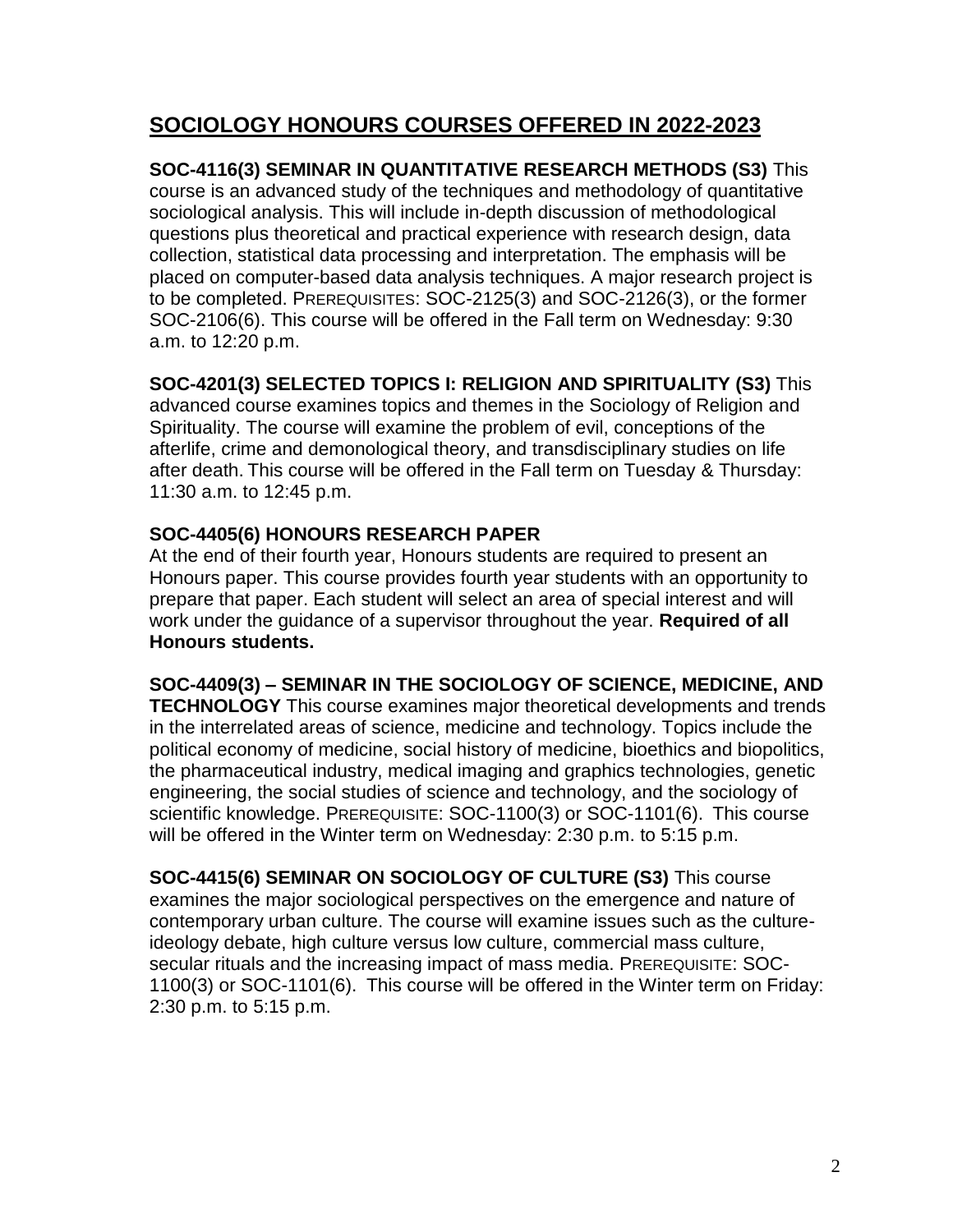# **INTRODUCTION**

Any 4000-level course offered in the Sociology department is considered to be an honours course. In these courses, the student participates in small seminars which foster intensive discussion among fellow students and between students and faculty members. In this way, the courses are structured similarly to many graduate-level courses and thereby provide students with important experience. The Honours Curriculum, which requires students to take 30 credit-hours of honours courses, offers students an opportunity to broaden and deepen their knowledge of their major field(s). For 6 of these credit-hours, the student undertakes an independent research project (see Honours Research Paper) under the direct supervision of a faculty member. This format allows students to form a one-on-one connection with a professor for more in-depth learning within their chosen area of sociology.

# **ADMISSION TO THE HONOURS PROGRAM**

If you wish to register in the Honours Program, begin by consulting with the Chair of the Department. They will review your record to ensure that you meet the requirements for admission.

Requirements for admission to the Honours Program include a minimum 3.0 G.P.A. in Sociology and a G.P.A. of 2.5 in non-sociology courses. A minimum of 30 credit-hours must have been previously completed. In consultation with the Department Chair, you will then complete an Honours Form which includes a proposed program of courses you plan to take in the coming year (all honours and non-honours courses). The Department may consider exceptional cases that fail to meet the requirements.

# **REQUIREMENTS FOR THE HONOURS PROGRAM**

- A. Requirements for the Honours degree are detailed in the University of Winnipeg General Calendar. It constitutes the final authority in regard to Honours regulations.
- B. Students must complete 30 credit-hours prior to entering the Honours Program.
- C. In order to be eligible for admission into the Honours Program, to continue in the Honours Program, and to graduate with an Honours degree, a student must have an overall cumulative minimum grade point average of 2.5, and a minimum grade point average of 3.0 in Sociology courses.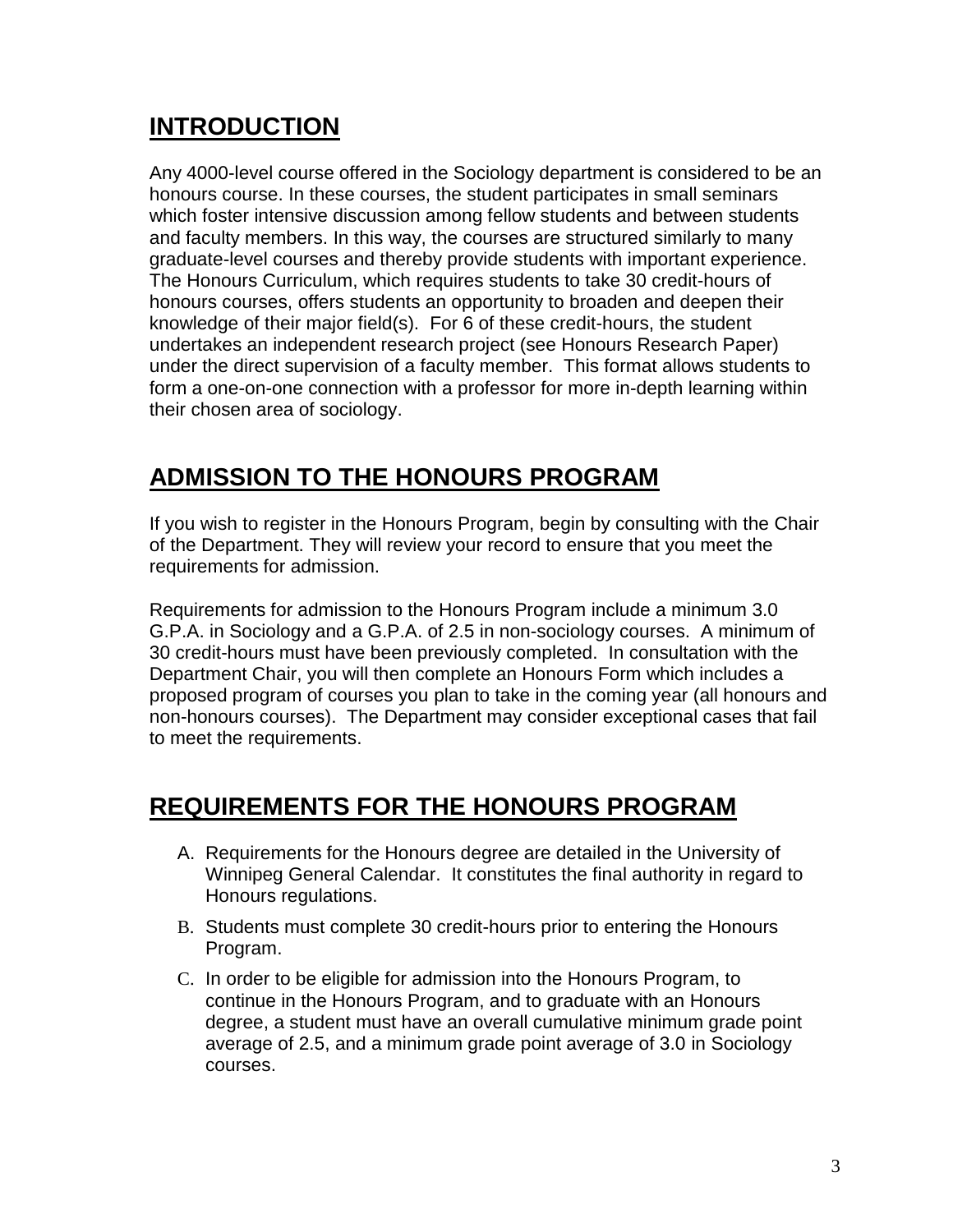- D. For Single Honours, students are required to take a minimum 54 credit hours/maximum 78 credit hours in Sociology. A minimum of 30 credit hours must be Honours courses.
- E. A Sociology honours student may take one Honours course (6 credithours) after completing 30 credit-hours of university courses. After completing 60 credit-hours, students can take two more honours courses (12 credit-hours). The remaining honours courses can be taken after 90 credit-hours have been completed. In many cases, however, students take all of their honours courses toward the end of their degree.
- F. For Double Honours, students must take a minimum 36 credit hours/maximum 78 credit hours in Sociology, and a minimum of 24 credit hours must be Honours Courses.
- G. For single and double Honours students, the following courses are required:
- **1. 1100(3)** *Introductory Sociology I*, or the former SOC-1101(6) *Introductory Sociology* (generally taken in first year)
- **2. 2010/3** *Classical Sociological Theory* **plus either** SOC-2011/3 *20th Century Sociological Theory* **or** SOC-2012/3 *Contemporary Sociological Theory*, or the former SOC-2114/6 *Sociological Theory*.
- **3. 2125/3** *Introduction to Research Design & Qualitative Research* (generally taken in second or third year)
- **4. 2126/3** *Introduction to Quantitative Research Method* (generally taken in second or third year)
- **5. 4405/6** *Honours Research Paper* (generally taken in fourth year)

Examples of typical programs are as follows:

#### **Single Honours**

| Year I   | SOC-1100(3), or the former SOC-1101(6)                    |
|----------|-----------------------------------------------------------|
| Year II  | Two Sociology courses at the 2000 or 3000 level, which    |
|          | typically include the required theory courses (see above) |
| Year III | Two Honours Sociology courses plus SOC-2125/3 and         |
|          | 2126/3 if they haven't been taken in year II              |
| Year IV  | Three honours Sociology courses, including the required   |
|          | research paper (SOC-4405/6)                               |

#### **Double Honours**

Year I SOC-1100(3), or the former SOC-1101(6)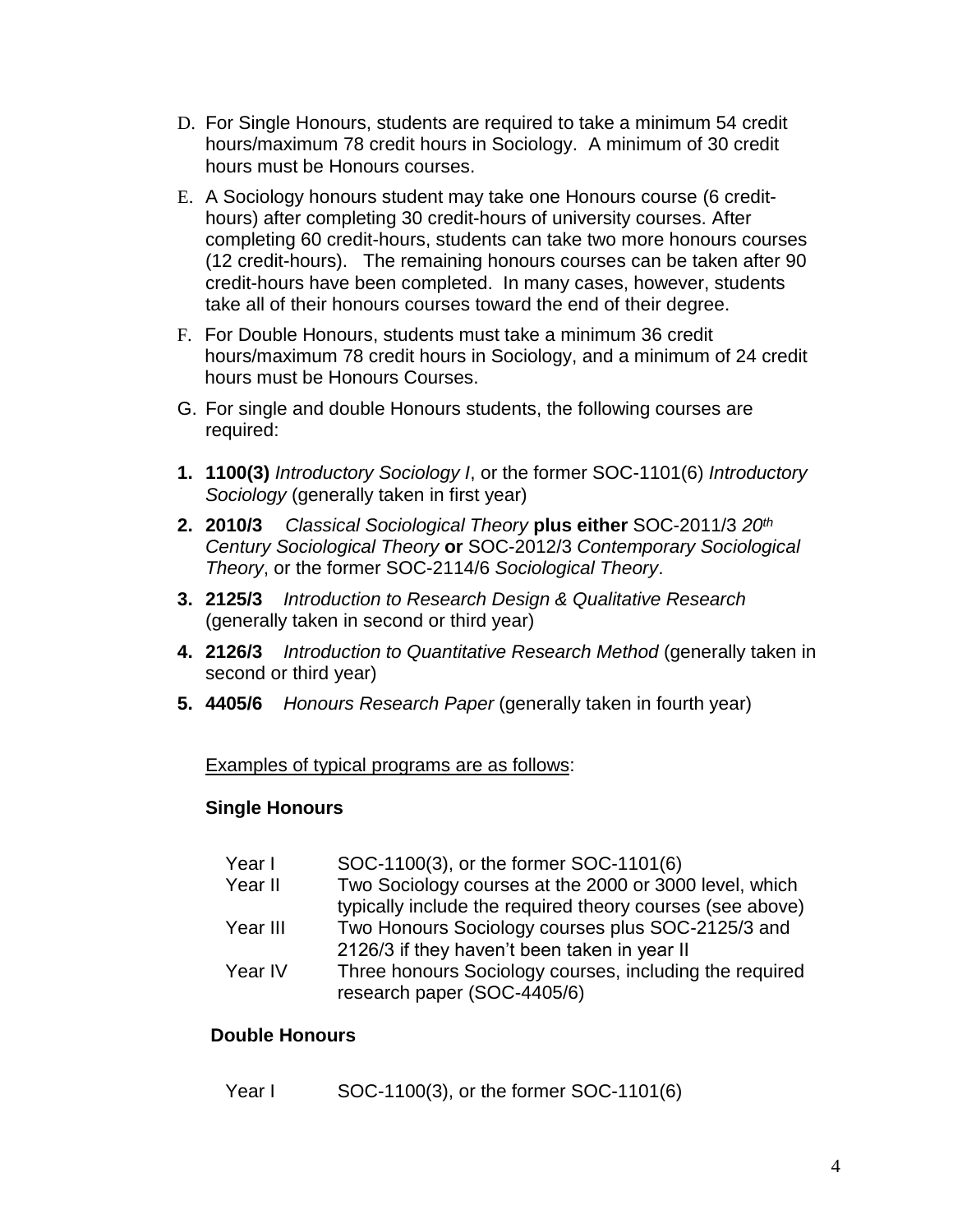- Year II SOC-2125/3, 2126/3 and the required theory courses (see above)
- Year III Two Honours Sociology courses
- Year IV Two honours Sociology courses, including the required research paper (SOC-4405/6)

**Note:** Students are strongly encouraged to take 4000-level Theory and Research Methods courses in their Honours programs because those topics are central to the practice of Sociology.

# **HONOURS RESEARCH PAPER (SOC 4405/6)**

Each honours student must complete a major research paper. As a general rule, it should be taken in the final year of study. As the title implies, this course allows the student the opportunity to do this work. Each student will select an area of special interest and will work under the guidance of a supervisor throughout the year. Students are urged to consider choosing a research topic in which they have some background knowledge through other courses or honours seminars taken, although this is not required. Students should be aware that neither the honours research paper nor any significant portion thereof may be turned in for credit in any other course.

#### **Choice of a Faculty Supervisor**

Ideally, a Faculty Supervisor whose competencies and interests are related to the Honours topic should be chosen. Students should check with their chosen faculty member early to ensure that the member is available to take on the project. Ideally, a student will have a faculty supervisor by the end of September. Students having problems finding a suitable supervisor should see a member of the Honours Committee or the Department Chair.

Once the student has a supervisor, the two of them will select another faculty member to act as a "second reader". The role of the second reader is flexible and may constitute additional support throughout the year or they may only read the final paper and consult with the supervisor on that grade.

#### **The Paper**

Each student taking Sociology 4405/6 should submit to their faculty advisor a description of the proposed paper no later than November 15th. The proposal should include the theoretical basis of the research, the type of methodology that might best be employed, and a brief review of the relevant literature.

Students should have a first draft of the research paper to their advisors by March 1st. The final draft should be submitted by the last day of classes. The length of the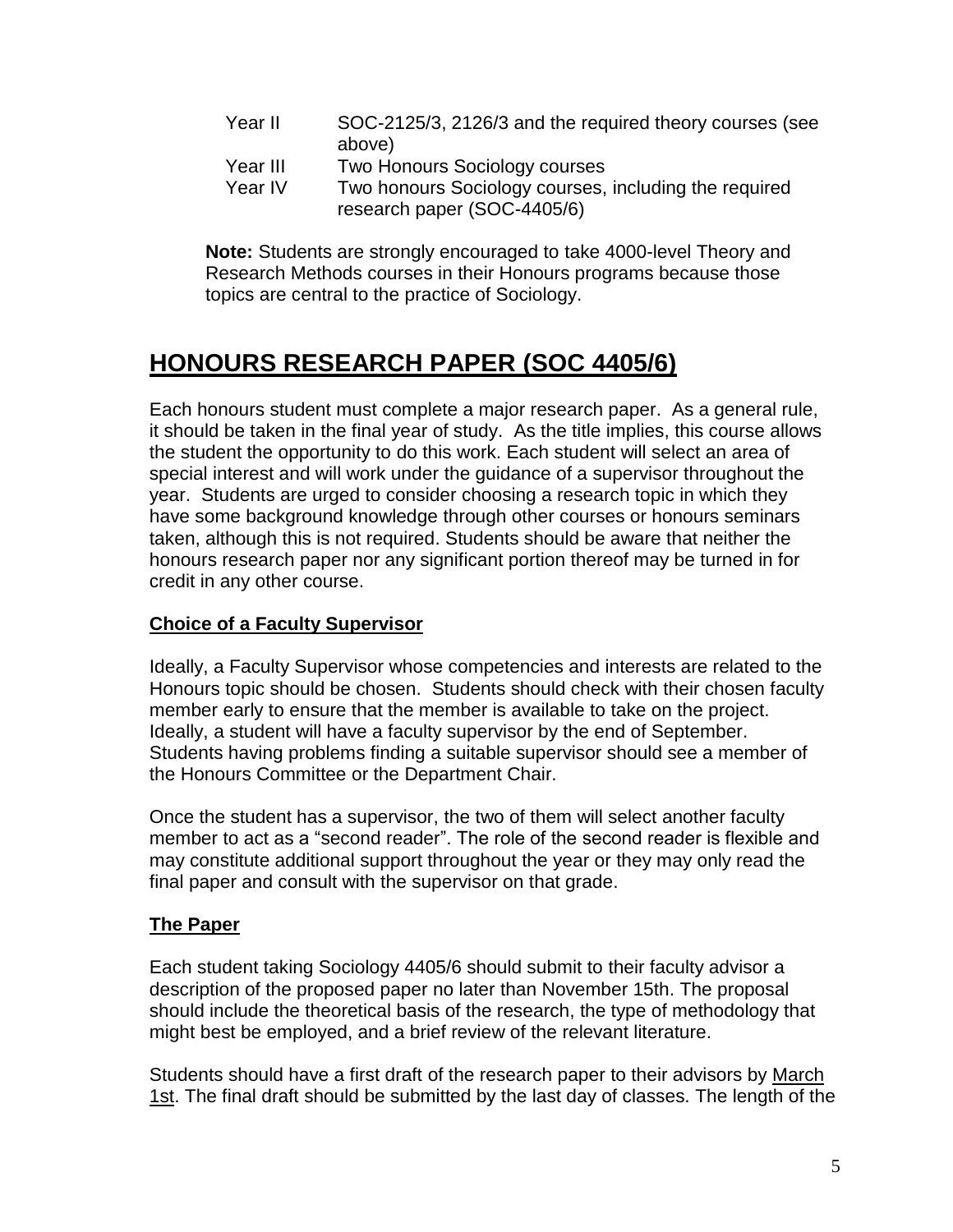research paper can vary, but in general they are approximately 35-40 pages typed, double-spaced.

# **FACULTY SUPERVISORS**

To assist you in selecting a faculty member to supervise your Honours Research Paper (4405/6), below is a list of members' main research areas. As noted above, make sure you check early, because members are not always able to take on new students.

#### **DAVINA DesROCHES**

I specialize in the sociology of communication and culture, museology, heritage conservation, labour, and urban studies. My work examines a variety of cultural forms – everything from museums to cities to advertising – from a political economic perspective (meaning, I am interested in how power and money shape culture and cultural practices). I am currently working on two major research projects. The first is a comparative study of museum employees across four different institutions, and documents how these workers are responding to changes in museum workplace organization and culture, including increasingly insecure employment, declining levels of compensation, and shrinking labour protections. My second research project uses the work of Thorstein Veblen to construct a sociological critique of rhetorics of decluttering and minimalism (is the 'life-changing magic of tidying up' *really* all it's cracked up to be?).

I am happy to supervise students in the following areas:

- 1. Popular culture
- 2. Mass media and communication
- 3. Heritage, museums, and public memory
- 4. Urban sociology
- 5. The sociology of work

#### **KIMBERLEY DUCEY**

- 1. Genocide Studies
- 2. Political Sociology
- 3. Research Methods
- 4. Liberation Sociology
- 5. Pedagogical Research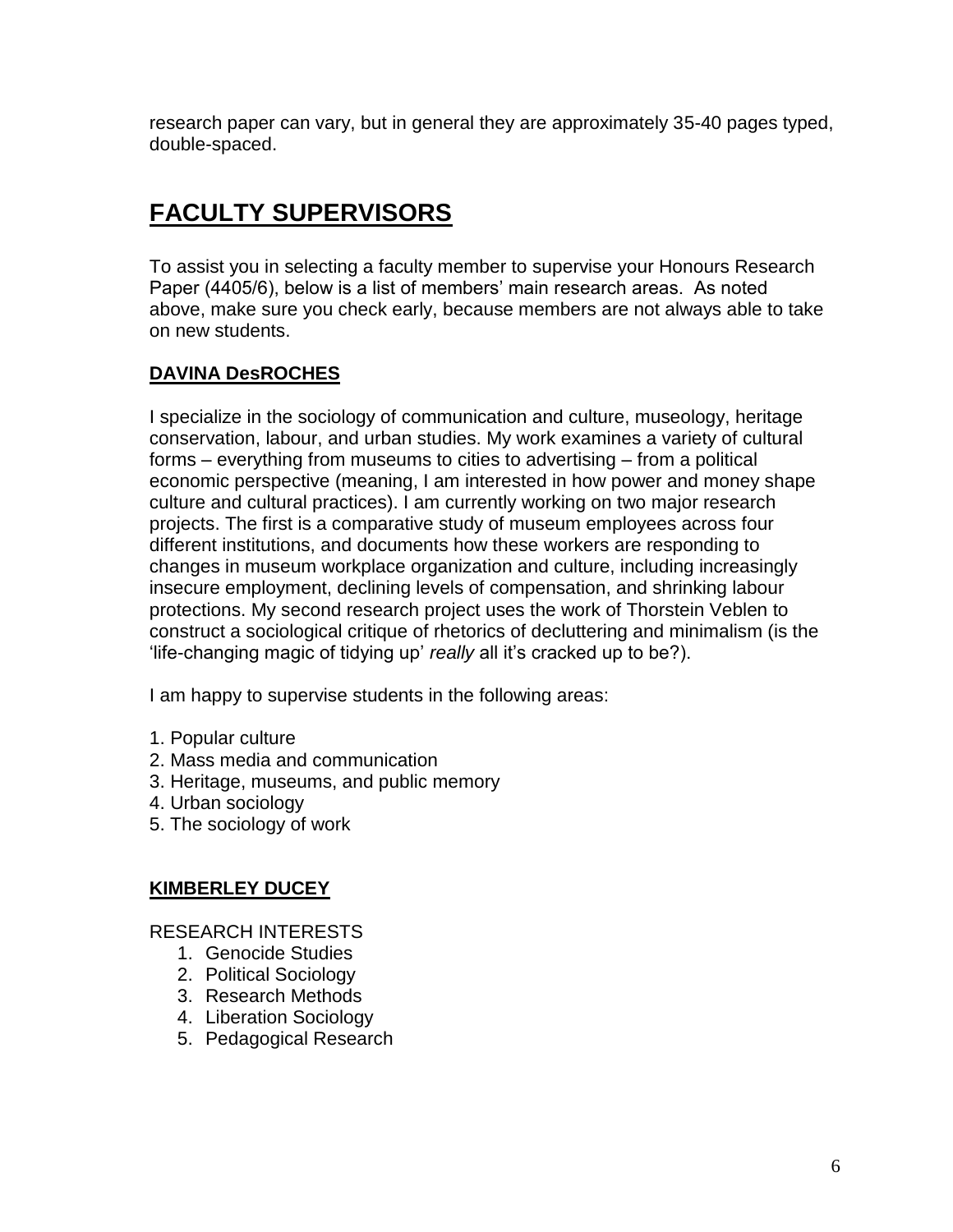#### SELECTED PUBLICATIONS

1. Ducey, K. A. (2010). Guided Activities for Babbie and Benaquisto's The **Practice of Social Research. Scarborough, ON: Thompson/Nelson.** 

This volume is designed for use in conjunction with *The Practice of Social*  Research 2<sup>nd</sup> Canadian edition by Earl R. Babbie and Lucia Benaquisto. Its purpose is to reinforce and extend students' understanding of the information in *The Practice of Social Research* and to provide countless options for students and their instructors to apply the material in the textbook. The author stresses active and collaborative learning.

2. Ducey, K. A. (2010). Dilemmas of teaching the "Greatest Silence': Rapeas-Genocide in Rwanda, Darfur, and Congo. Genocide Studies and Prevention 5, 3 (December 2010): 310-322.

The author describes the dilemmas of teaching rape-as-genocide, focusing on Rwanda, Darfur, and Congo. While theoretically and methodologically sophisticated academic writings are a crucial part of the pedagogical approach described here, the author's focus is on the dilemmas associated with using testimonials and memoirs, documentaries, and commentaries. It is argued that such discourse helps make the subject matter more accessible to undergraduates. One of the key issues that arises from this discussion is students' preference for first-hand accounts. Excerpts from the students' writing dispersed throughout the article provide as essential and frank assessment of the importance of the approach described. The method of instruction encompasses pedagogical issues that cut across disciplines and will appeal to instructors in a broad range of fields. The author systematically analyzes students' written work for evidence of learning.

3. Ducey, K. A. (2009). Using Simon Wiesenthal's *The Sunflower* to teach the study of genocide and the Holocaust. *College Teaching*, 57(3), 167-176.

The author discusses a project called "The Sunflower Symposium," named in honor of Simon Wiesenthal's "The Sunflower" (1998). The project was a catalyst for discussions on legalized discrimination, the infringement of civil rights, (in)justice, (in)tolerance, and civic responsibility, influencing students to connect the Holocaust to other world events. It proved an effective pedagogic method for examining critically and taking action on important global issues. Evidence of the effectiveness of this message is presented and suggestions for integrating literature into courses are offered.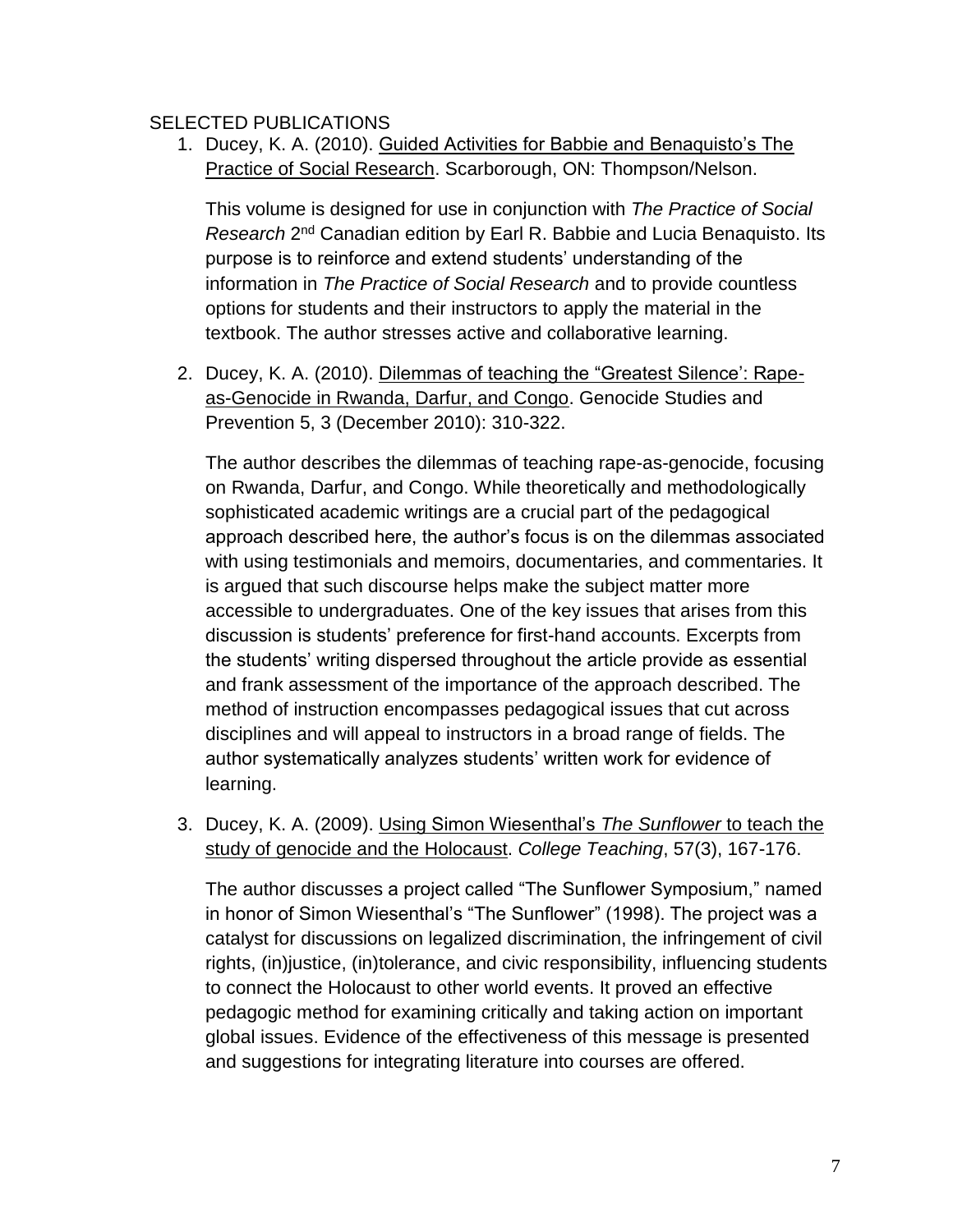4. Ducey, K. A. (2008). Using the 1994 Rwanda genocide to integrate critical criminology and liberation sociology. *Critical Criminology*, 16(4), 293-302.

This article explores the 1994 Rwandan Genocide and its educational ramifications in terms of linking critical criminology to liberation sociology and giving greater exposure to Genocide as a criminological issue. The article provides practical advice and theoretical insights on teaching Genocide Studies in the undergraduate classroom. I start by exploring critical criminology and liberation sociology. I then introduce the reader to the 1994 Rwandan Genocide and resources used in my classroom. I explore the implications for (critical) criminology of these materials. Finally I discuss issues that arose during the class.

#### **KENNETH FISH**

#### RESEARCH INTERESTS

- 1. Classical and Contemporary Social Theory
- 2. Global Political Economy
- 3. Science, Technology and Society
- 4. Environmental Sociology
- 5. Self and Society

#### SELECTED PUBLICATIONS

- 1. Fish, K. Under Review. "Alienation from Nature and the Environmental Critique of Industrialization." *Capitalism, Nature, Socialism.*
- 2. Fish, K. 2014. "Relational Sociology and Historical Materialism." In G. Depelteau and C. Powell, *Conceptualization Relational Sociology.* Macmillan Palgrave: London.
- 3. Fish, K. 2013. *Living Factories: Biotechnology and the Unique Nature of Capitalism.* McGill Queen's University Press: Montreal.
- 4. Fish, K. 2011. "Machine Systems and the Unique Nature of Industrial Capitalism." *Critical Sociology* 37(1): 125-143.
- 5. Fish, K. 2003. "Biotechnology and the Society-Nature Relation." *Alternate Routes* 19: 58-78.

#### **JONATHON FRANKLIN**

- 1. Research Methods
- 2. Population Health/Medical Error
- 3. Demography/Aging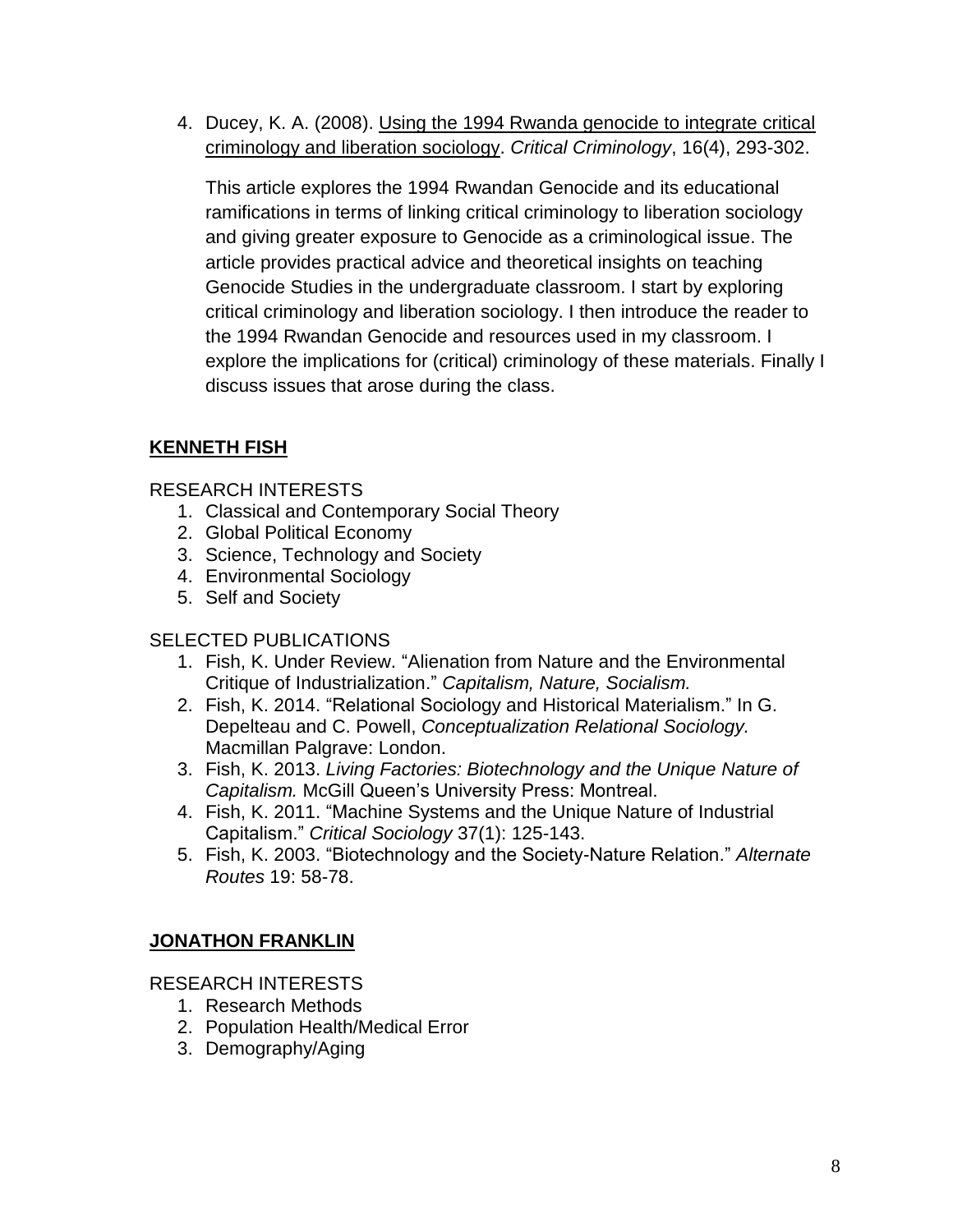#### SELECTED PUBLICATIONS

- 1. Franklin, J. (2005). "Changing the culture of safety in healthcare: innovations and challenges". Managing Innovation in the Healthcare Sector: Book of Abstracts. European Health Management Association (EMHA). Barcelona, Spain. Pgs. 13-14.
- 2. Franklin, J., Kozyrskyj, A., Hall, K. (2004). "Changing the culture of medication error reporting". Canadian Therapeutics Congress Book of Abstracts. Winnipeg, Manitoba. Pg. 51.
- 3. Franklin, J. (2004). "Pathway to citizen empowerment: understanding patient satisfaction. Citizen Empowerment: Opportunities and Threats for Health Management", Book of Abstracts. European Health Management Association (EMHA). Potsdam, Germany. Pg. 25.

#### **CURT PANKRATZ**

My work focuses on how states shape the welfare and ideology of their populations while distributing social, economic, and political power. This includes public health & safety, surveillance, and how various institutions exert their power to shape such policies. Relatedly, my work includes propaganda and information control (including the structure and interests of media institutions that support particular ideologies). I frame all of this work within the global context, which includes global inequality as well as resistance to its expansion (like protests and what we are trained to think of as "terrorism").

I am happy to work with students interested in the areas listed below. If you aren't sure whether your work falls within one of these things, come see me and we'll talk about it!

- 1. Terrorism, surveillance and national security
- 2. Propaganda and the control of information
- 3. Global inequality, empire-building & World Systems
- 4. Social policy, public welfare and welfare states.
- 5. Population health & safety

#### **HEIDI RIMKE**

- 1. Social and Political Theory and Philosophy
- 2. Historical Sociology
- 3. Political Sociology
- 4. Law and Criminology
- 5. Science, Medicine/Psychiatry, and Technology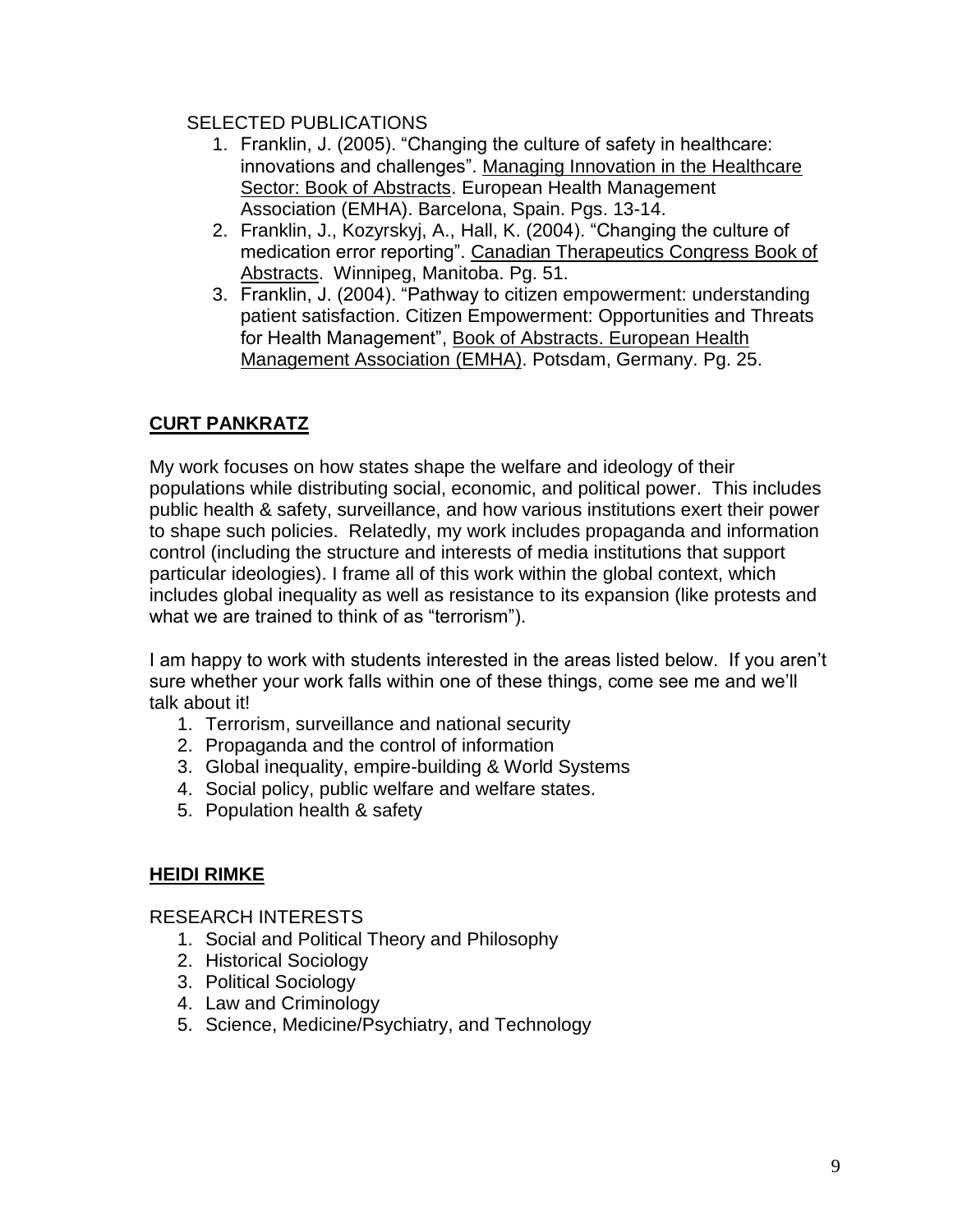#### SELECTED PUBLICATIONS

- 1. "The Culture of Therapy and Psychocentrism in Everyday Life" in M. Thomas, R. Raby and D. Brock (Eds.) Power and Everyday Practices. Toronto: Nelson. 182-202, 2012. (with D. Brock)
- 2. "Security: Resistance" in Mark Neocleous and George Rigakos (Eds.) Anti-Security: A Declaration. Ottawa: Red Quill Books, 191-215, 2011.
- 3. "The Pathological Approach to Crime: Individually Based Theories" in K. Kramar (Ed.) Criminology: Critical Canadian Perspectives. Toronto: Pearson, 78-92, 2011.
- 4. "Beheading Aboard a Greyhound Bus: Security Politics, Bloodlust Justice, and the Mass Consumption of Criminalized Cannibalism." The Annual Review of Interdisciplinary Justice Research, 1, Fall, 172-192, 2010.
- 5. "Remembering the Sociological Imagination: Transdisciplinarity, the Genealogical Method, and Epistemological Politics." International Journal of Interdisciplinary Social Sciences, 5:1, 239-254, 2010.
- 6. Constituting Transgressive Interiorities: C19th Psychiatric Readings of Morally Mad Bodies" in A. Arturo (Ed.) Violence and the Body: Race, Gender and the State. Indiana: Indiana University Press, 403-28, 2003.
- 7. "Governing Citizens through Self-Help Literature." Cultural Studies, 14:1, 61-78, 2000.

#### **WEI XING**

- 1. Globalization and families
- 2. Immigration and cross-cultural integration
- 3. Immigrant marriage and families
- 4. Immigrants and Aboriginal relations
- 5. Global sociology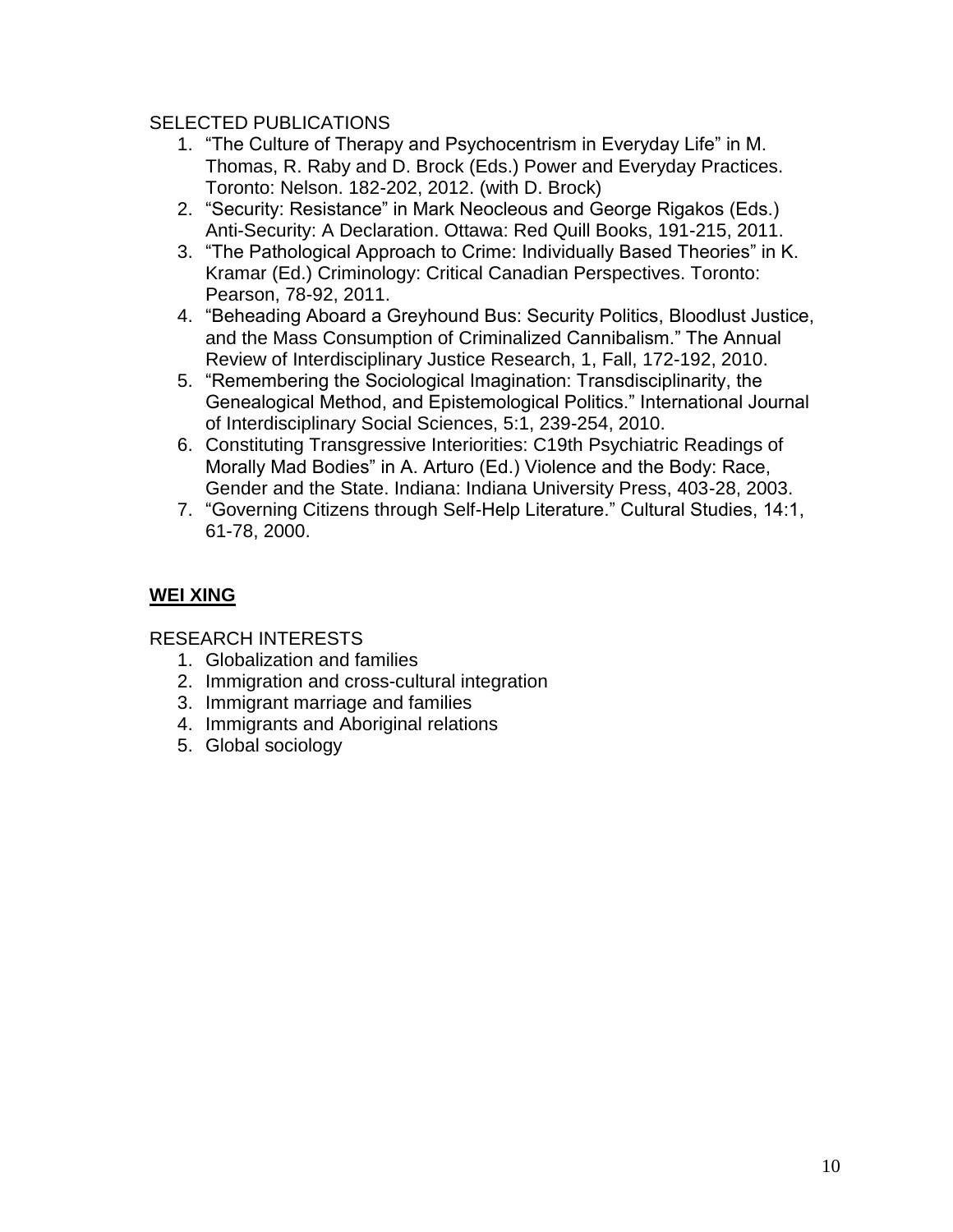# **SOCIOLOGY DEPARTMENT SCHOLARSHIPS**

(submission deadline: October 1st)

\*\*Please Note: Scholarship bestowment is dependent upon availability of funds\*\*

#### **ALEXANDER & CATHARINE SMITH SCHOLARSHIP**

This scholarship was established by Dr. Doreen Smith, Associate Professor of Sociology, in memory of her parents, Alexander and Catharine Smith who were staunch supporters of higher education. It will be awarded to an outstanding student majoring in Sociology.

#### **BETHIA HENRY MEMORIAL SCHOLARSHIP**

A scholarship has been provided by the late Mrs. B.L. Henry in memory of her daughter, Bethia, who graduated from Wesley College in 1936. It will be awarded to a student with high standing in the Major or Honours program in Sociology who is entering third or fourth year.

#### **DR. DAN A. CHEKKI PRIZE FOR EXCELLENCE IN SOCIOLOGY**

This scholarship is awarded to the student who has written the best Honours research paper/thesis in completion of the requirements of the B.A. (Honours) programme in Sociology and who will undertake a graduate programme in Sociology.

#### **KATHERINE OAKES GEORGE MEMORIAL SCHOLARSHIP**

One scholarship will be awarded on the nomination of the Department of Sociology to a student entering third or fourth year who has an interest in the areas of stratification or theory and has demonstrated a capacity to produce papers of excellent quality and of a critical nature.

#### **DR. KENNETH TRUEMAN MEMORIAL SCHOLARSHIP**

This scholarship is provided by the Erica and Arnold Rogers Fund for Academic Excellence. It will be awarded annually to a promising student entering the final year of the Sociology Honours program and preferably, but not necessarily, with a demonstrated interest in medical topics. \* **This award requires the completion of an application form.**

#### **LORNE J.C. ELLIOTT MEMORIAL SCHOLARSHIP**

This annual scholarship commemorates Lorne J.C. Elliott who graduated from Wesley College in 1937. It is awarded annually to a student with high academic standing who is entering or continuing the Major or Honours program in Sociology.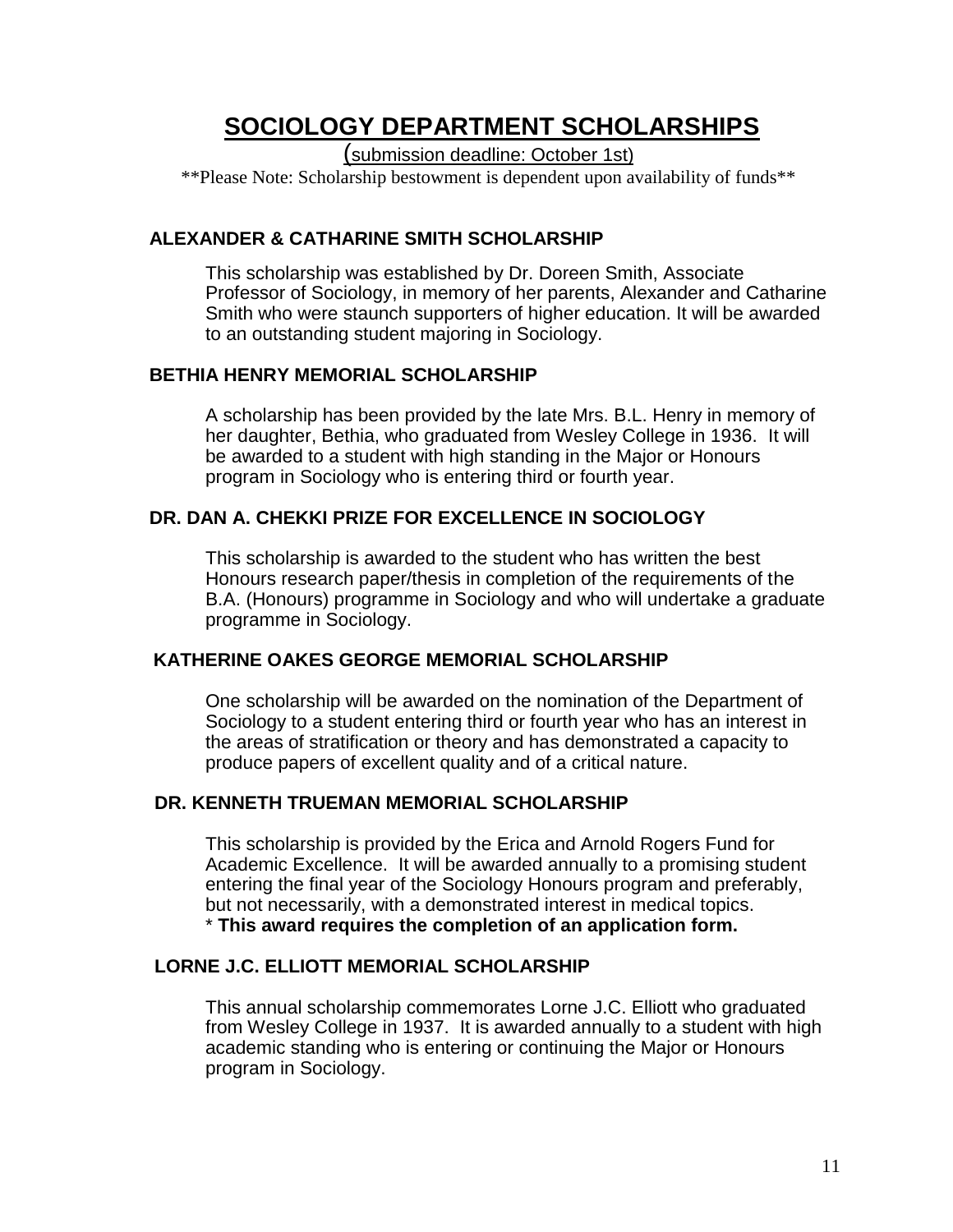#### **MARION TAYLOR MEMORIAL SCHOLARSHIP**

This scholarship will be awarded annually to a Sociology Major or Honours student entering third or fourth year. Preference will be given to a student who is involved in some capacity with social service work. \* **This award requires the completion of an application form.**

#### **THE NOVEK FAMILY SCHOLARSHIP**

Awarded annually on the recommendation of the Sociology Department to a promising student enrolled at The University of Winnipeg who has completed at least one sociology course at the 2000 or 3000 level. Recipients should have a demonstrated interest in the environment or technology based on written course work.

#### **REBECCA & ROY HAMBLETON MEMORIAL SCHOLARSHIP**

This scholarship, established by endowment in 1986 by Mr. E. Lee Hambleton in memory of Rebecca and Roy Hambleton, will be awarded annually on the recommendation of the Sociology Department to a student who shows promise in that discipline and who has financial need. \* **This award requires the completion of an application form.**

In order to apply a fair and consistent approach to determining financial need, and to safeguard the privacy of student financial information, the University of Winnipeg asks that all students applying for financial needbased awards complete a General Application through the new online award application portal. More information and a link to the online application is available here: [https://www.uwinnipeg.ca/awards/apply-for](https://www.uwinnipeg.ca/awards/apply-for-awards/index.html)[awards/index.html](https://www.uwinnipeg.ca/awards/apply-for-awards/index.html)

#### **\*\* Students must complete both the Departmental Application form and the General Application to be considered for the Rebecca & Roy Hambleton Memorial Scholarship\*\***

**NOTE:** for each of the awards listed, it is required that a copy of your mark transcript be included with your application. It does not have to be an official transcript, but a complete printout of your grades (for example, from WebAdvisor) is required. Where an application form is not available, please submit a letter of application to the department Chair stating how you meet the qualifying criteria as it pertains to the award applied for.

**\*Application forms are available on the Sociology department website or from the Department Assistant: room 6L39; telephone: 204-786-9364; e-mail: sociology@uwinnipeg.ca**